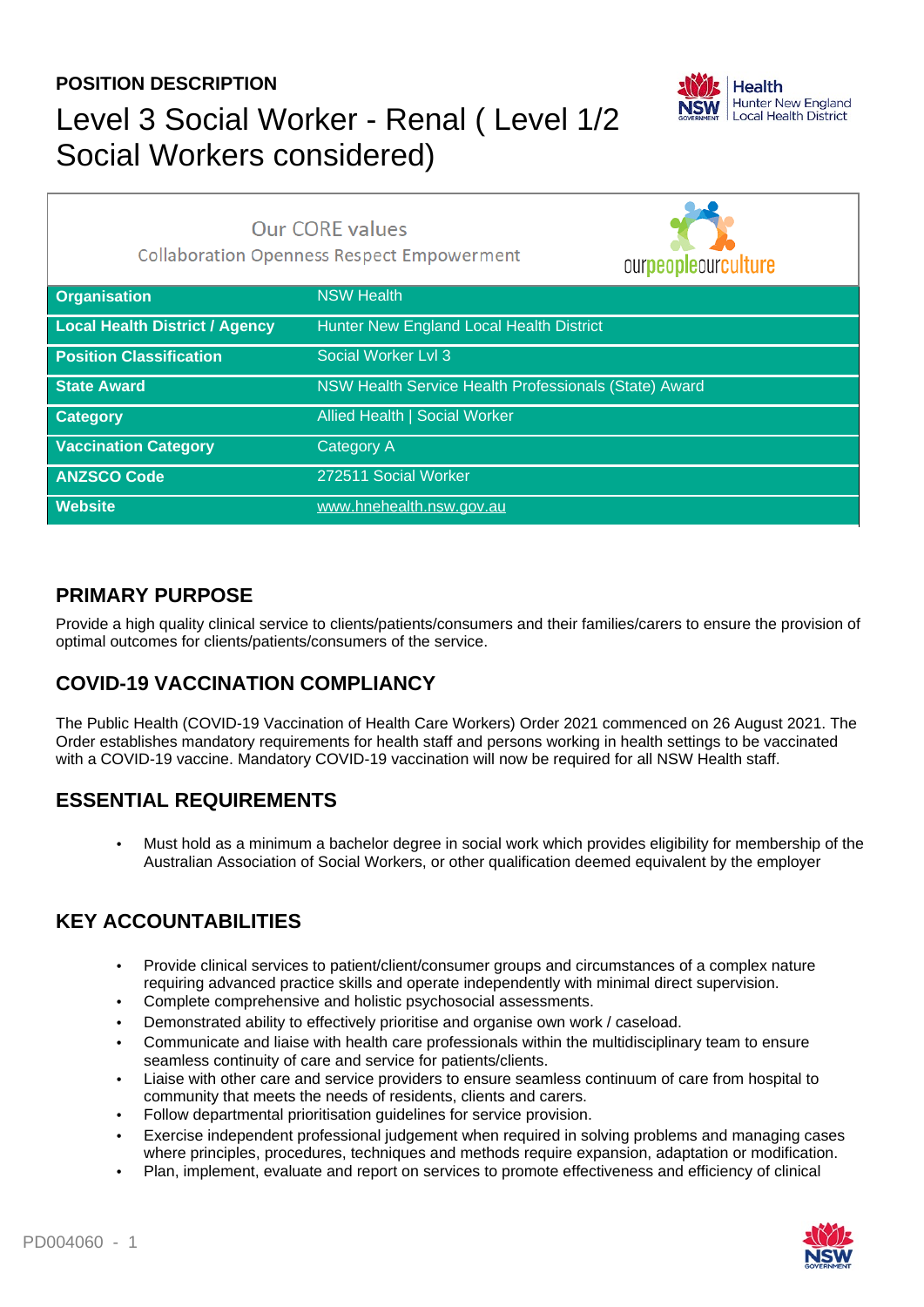#### **POSITION DESCRIPTION**



# Level 3 Social Worker - Renal ( Level 1/2 Social Workers considered)

service delivery.

- Identify and act on opportunities for improvement in clinical practice, and develop and lead continuous improvement initiatives to enhance service delivery and client/patient/consumer outcomes.
- Ensure professional responsibilities are met including engagement in ongoing education/ training, participation in regular professional practice supervision, and providing supervision to less experienced staff and students (as negotiated).
- Act in accordance with the HNE Health Values Charter and NSW Health Code of Conduct; model behaviours that reflect the Excellence Framework (Every Patient, Every Time); and ensure work is conducted in a manner that demonstrates values of cultural respect in accordance with HNE Health's Closing the Gap strategy.
- All staff are expected to take reasonable care that their acts and omissions do not adversely affect the health and safety of others, that they comply with any reasonable instruction that is given to them and with any policies/procedures relating to health or safety in the workplace that are known to them, as well as notifying any hazards/risks or incidents to their managers.

### **KEY CHALLENGES**

- Applying evidence based practice while dealing effectively & efficiently with a broad range of issues including interventions, health promotion programs, education, and research.
- Prioritising competing demands in situations of professional and emotional intensity while delivering care for patients/consumers who require a high level of clinical expertise in an environment requiring adaptation to a variety of clinical settings.
- Maintaining professional perspective and identity when prioritising workload and service provision.

| <b>Who</b>                                                                         | <b>Why</b>                                                                                                                                                                          |  |  |
|------------------------------------------------------------------------------------|-------------------------------------------------------------------------------------------------------------------------------------------------------------------------------------|--|--|
| Patients/clients/consumers and families/carers/<br>other health care professionals | Provide patient centred clinical advice to ensure delivery of<br>innovative clinical practice models and therapeutic techniques<br>and are included in clinical care and treatment. |  |  |
| Less experienced staff and students                                                | Mentor and supervise to ensure their ongoing professional<br>growth and enhanced application of clinical knowledge                                                                  |  |  |
| Health Professionals/Multidisciplinary Team                                        | For consultation and advice regarding clinical risk, care<br>planning and clinical handover                                                                                         |  |  |
| <b>Community Partners/Care and Service Providers</b>                               | Liaise with other providers to ensure seamless continuum of<br>care between services                                                                                                |  |  |
| Universities/Educational institutions                                              | Two way support with training and/or students                                                                                                                                       |  |  |

### **KEY RELATIONSHIPS**

### **SELECTION CRITERIA**

1. Demonstrated ability to engage and practice with clients/patients/consumers from a range of diverse communities.